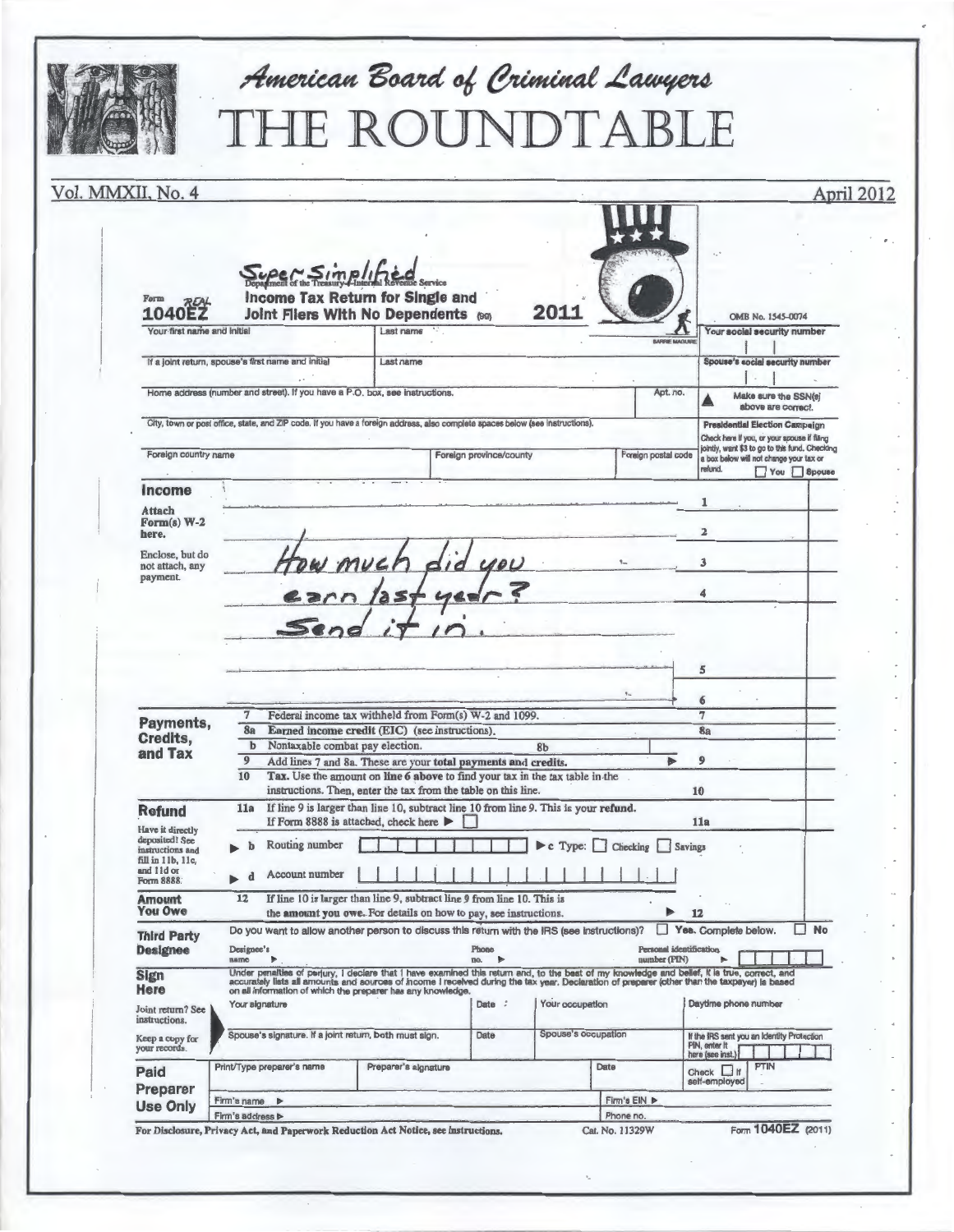#### "Super Lawyers: Georgia/2012"

Both Ed Garland and Don Samuel are among 'The Top 100.' Ed is the cover boy (see photo) and the subject of the lead profile, aptly titled 'The Master Storyteller."' Jerry Froelich, Jim Jenkins, Bruce Maloy, and Bruce Morris

round out the list of ABCL "Super Lawyers" in the Peach State.

From: Ian N. Friedman **Sent: Monday, February 27, 2012 7:06 PM**<br>To: **ABCLE** ABCLFellows Subject: Congratulations To My Friend Jon Paul Rion

For almost 3 years my office has been fighting off a life rape case where the step-daughter was the accuser. Twice just before the jury was sworn in the prosecutors dismissed without prejudice. There always seemed to be some issue and it was very frustrating that they could just keep doing it again. The third time around we needed fresh eves on the case and Jon Paul immediately came to mind. Without hesitation he took over.

Today after more than a week in trial Jon Paul secured a dismissal with prejudice. His investigation yielded medical records that the prosecutors said did not exist. In the end, the judge read the riot act to the prosecutors, dismissed the case, called for a special investigation of the mother, and demanded that she be prosecuted for perjury. Basically, Jon Paul cleaned their clocks.

Jon Paul and his associate saved a man's life today. Wonderful work!





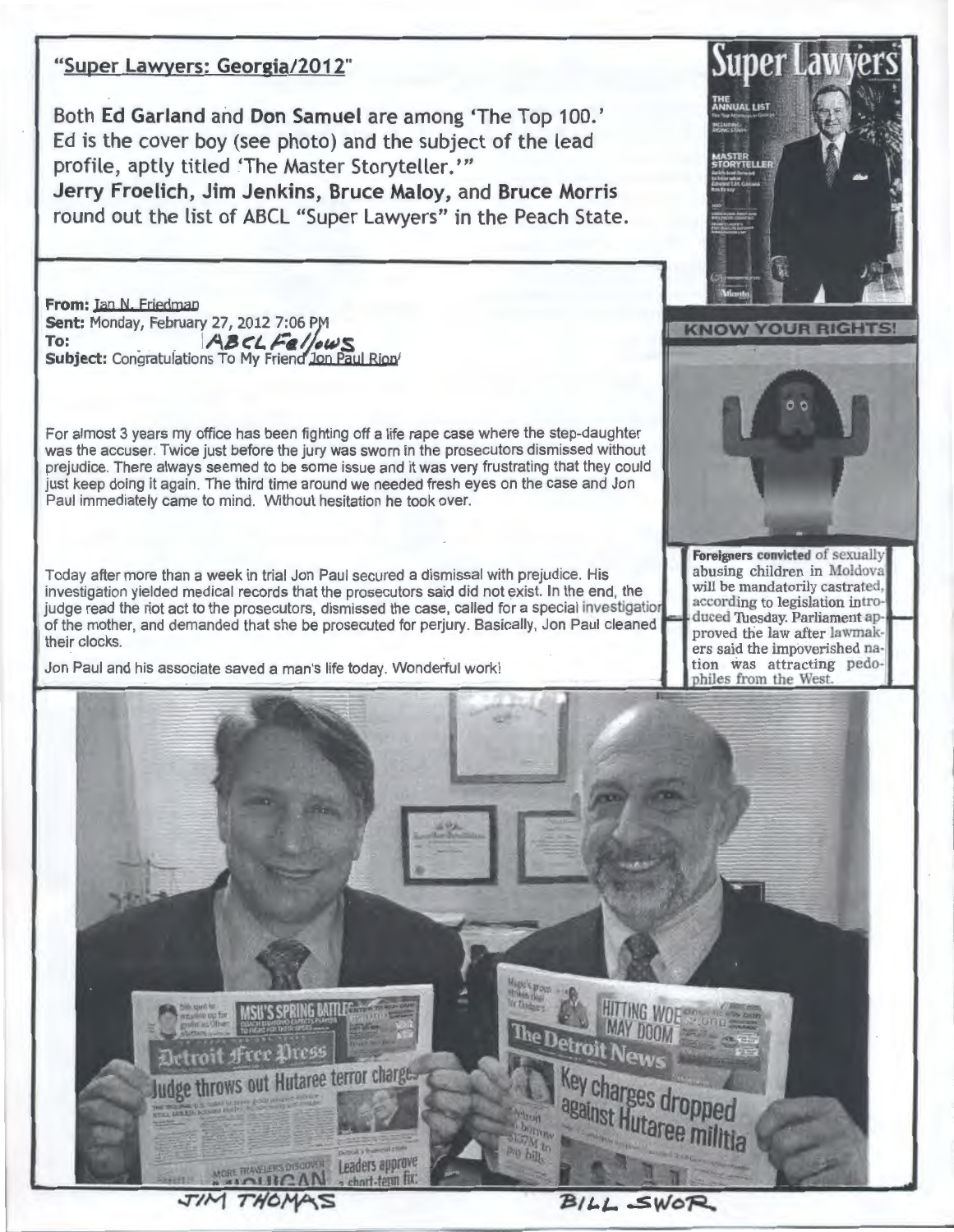**Mr. Jerry H. Summers**  735 Broad St., Ste. 800 TN 37402 EVE The 86 year old<br>Bumble Bee Still has his<br>Stinger

#### ' **Yates Defense Wilts Under Bobby Lee Cook Interrogation**

**Multi-Million-Dollar Case Settled; Judge Urges Family To Shake Hands, Reunite**  Wearlesday, February 29, 2012

With Jo Ann Cline Yates on the stand enduring interrogation by legendary attorney Bobby Lee Cook, the defense in the Yates vs. Yates multi-million-dollar will dispute on Wednesday afternoon threw in the towel at Walker County Court in LaFayette, Ga .

Ms. Yates, widow of Pierce Allen Yates Sr., agreed to step aside as co-execuor of the over \$10 million marital trust set up by her late husband. Brewster Yates, one of the five children of the elder Yates, also withdrew as executor.

In the settlement, each of the five children of Pierce Allen Yates will get an equal share. A granddaughter who had been disinherited *by* the "strong-willed" Yates was put back in as well.

Mr. Yates had changed his will a few months before he died in August 2007 at the age of 86. He took eldest son Allen Yates out except for a \$100,000 gift. He gave a double share to Brewster Yates, another son by a different wife.

Allen Yates then filed suit against half-brother Brewster and step-mother Jo Ann. He brought attorney Cook back into the courtroom along with veteran attorney David Cunningham.

Questioned by attorney Cook, who said he has trouble hearing as well as standing for long periods, Ms. Yates said she first married Justin Brown, a part owner of Chattanooga Boiler and Tank. She said they were friends with Walter Cline and his wife and went skiing in Colorado with them . She said she was divorced from Mr. Brown after 19 years of marriage and married Mr. Cline, who also got a divorce. She moved into his Lookout Mountain home and that is where she lived with Mr. Yates.

Ms. Yates told attorney Cook she is 81. He responded, "I've got you beat. I'm 86."

He questioned her in detail from Hospice records about the declining condition of her husband at the time he signed the revised will and also signed a \$140,000 check for a yellow, five-carat diamond that she said was a late anniversary present.

Attorney Cook also questioned her about Brewster Yates asking his father if he had "abandoned" his first family, saying he had heard that from the wife and daughter of Allen Yates.

The Summerville lawyer said, "That's pretty hard stuff- even for someone who fought in the Battle of the Bulge."

The attorney asked if Brewster Yates "would say things without thinking ; they would sort of jump out." He said, "If you bought a used car from him, you would want to look under the hood."

Ms. Yates agreed, but said, "Brew has a heart of gold."



**From The London Times: A Well-Planned Retirement**  A perl'ect example of government mismanagement



Outside England 's Bristol Zoo there is a parkirig lot for 150 cars and 8 buses. For 25 years, it's parking fees were managed by a very pleasant attendant The fees were for cars  $(f1.40)$ , for buses (about  $f7$ ).

Then, one day, after 25 solid years of never missing a day off work, he just didn't show up; so the Zoo Management caDed the City Council and asked **it** to send them another padcing agent

The Council did some research and replied that the parking lot was the Zoo's own responsibility.

The Zoo advised the Council that the attendant was a City employee.

The City Council responded that the lot attendant had never been on the City payroll.

Meanwhile, sitting in his villa somewhere on the coast of Spain or France or Italy ... is a man who'd apparently had a ticket machine installed commletely on his own, and then, had simply begun to show up every day, to collect and keep the parking fees, estimated at about £560 per day -- for 25 years.

Assuming 7 days a week, this amounts to just over 7 million pounds ... and no one even knows his name.

I think this is my favorite E-Mail ever!!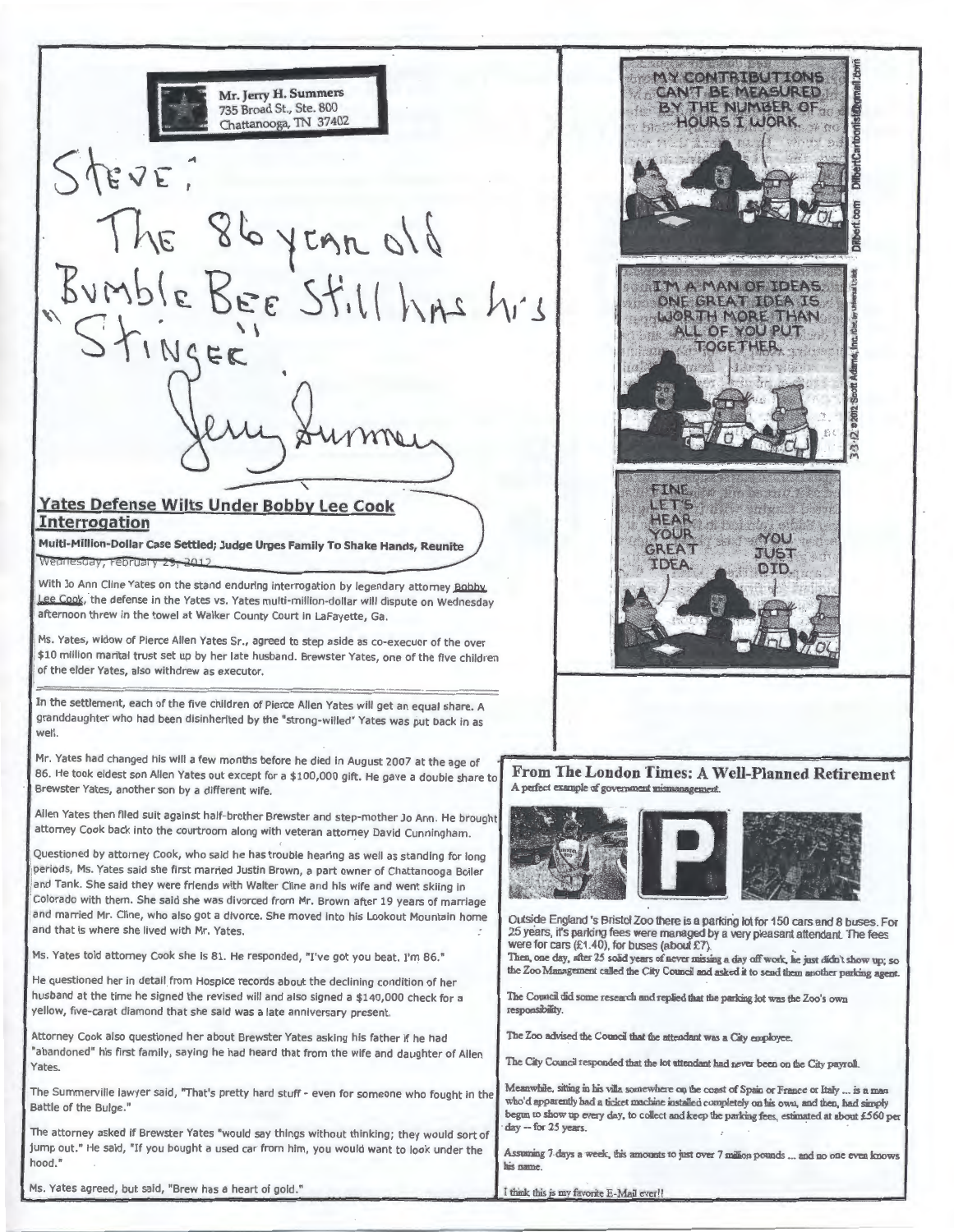#### **Officers 2012**

**President**  Richard Tegtmeier, Colorado Springs, CO

**President-Elect**  Bruce Maloy, Atlanta, GA

**Vice-Presidents**  Jerome J. Froelich, Atlanta, GA Mack K. Martin, Oklahoma City, OK Ronald I. Meshbesher, Minneapolis, MN John H. Rion, Dayton, OH Peter B. Wold, Minneapolis, MN

**Secretary**  Patrick D. Mika, Colorado Springs, CO

**Treasurer**  James R. Homola, Fresno, CA

**Immediate Past-President**  Gerald S. Gold, Cleveland, OH

*The RoundTable*  Steve LaCheen, Editor 1429 Walnut Street, Suite 1301 Philadelphia, PA 19102



**Board of Governors 2012** 

Blair Berk, Los Angeles, CA Leonard M. Chesler, Denver, CO. Gerald Handley, Kansas City, MO Charles L. Hawkins, Minneapolis, MN James K. Jenkins, Atlanta, GA John J. Ossick, Jr., Kingsland, GA Michael Pancer, San Diego, CA Randy Schaffer, Houston, TX Janet Sherman, Santa Monica, CA Roger M. Synenberg, Cleveland, OH James H. Voyles, Indianapolis, IN

### **The RoundTable**  Steve LaCheen, Editor Rita Bognanni, Staff

#### **Future Meetings**

June 22-24, 2012: Broadmoor Resort, Colorado Springs October 4-6, 2012: St. Regis, Dana Point, CA 

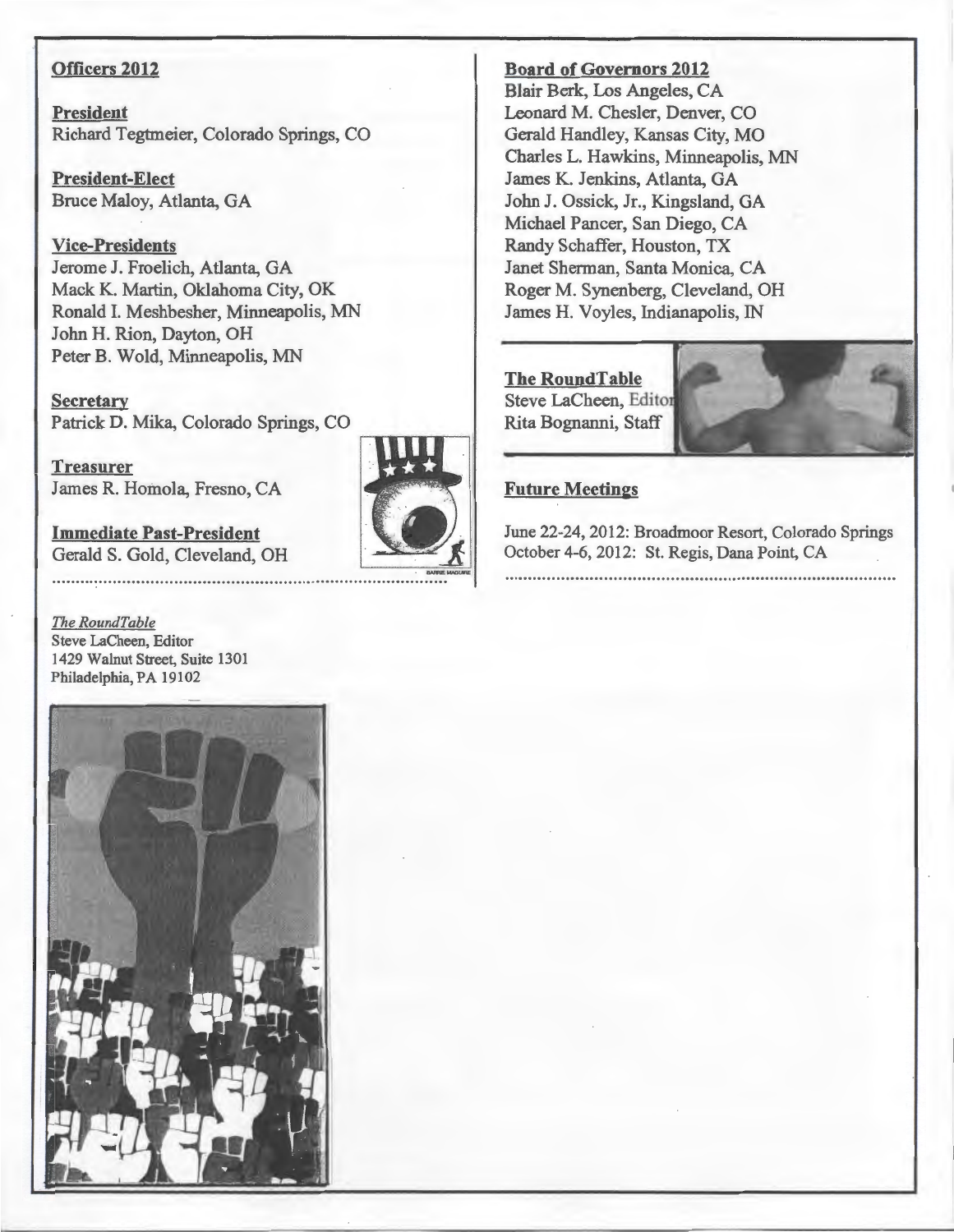The Legal Intelligencer: Federal Judge s Comments Affect Sentencing in 74 Mil Fraud Case Page 1 of 2

# The Legal Intelligencer

**ALM Properties, Inc.**  Page printed from: The Legal Intelligencer

Back to Article



## **Federal Judge's Comments Affect Sentencing in \$74 Mil. Fraud Case**

A district court judge's statements during a plea colloquy served to expand the appellate rights of the defendant beyond what was contained in the plea agreement, the 3rd U.S. Circuit Court of Appeals has ruled, remanding for resentencing the case of an Internet company owner convicted in a \$74 million fraud scheme.

Gina Passarella

 $\left\{$ 

2012-02-28 12:00:00 AM

A.. district court judge's statements during a plea colloquy served to expand the appellate rights of the defendant eyond what was contained in the plea agreement, the 3rd U.S. Circuit Court of Appeals has ruled, remanding for resentencing the case of an Internet company owner convicted in a \$74 million fraud scheme.

Neal Saferstein, who pled guilty to mail and wire fraud and submitting false tax returns related to his Philadelphiabased company Gointernet, was sentenced in 2010 by U.S. District Court Judge Cynthia M. Rufe of the Eastern District of Pennsylvania to 23 years in prison. And because his crimes were committed over a period of time in which two different federal sentencing guidelines were in place, Saferstein has now won a chance to be resentenced under the lower guideline range.

Saferstein's plea agreement contained a waiver of his appellate rights with the exception of "the assertion of constitutional claims that the relevant case law holds cannot be waived," according to the 3rd Circuit's opinion in United States v. Saferstein, made precedential last week.

But during his colloquy, Rufe said the appellate waiver "'of course is not intended to bar you [from] raising constitutional claims, and only the court can decide whether they are constitutional claims or some other kind of claim,"' according to the opinion.

It was that last part of Rufe's statement, about courts having the power to determine whether Saferstein had constitutional claims on appeal, that led him to raise three issues on appeal to the 3rd Circuit.

"The district court's statement is clearly at odds with the otherwise plain and straightforward language of the agreement," Circuit Judge Joseph A. Greenaway Jr. said. "That statement thus created a plausible and tangible ambiguity and seemingly expanded Saferstein's appellate rights."

'";reenaway said the 3rd Circuit has never ruled on the impact of a sentencing court's oral statements during a plea Jolloquy on the interpretation of a plea agreement. He pointed to a 1Oth Circuit opinion that found the court's words during sentencing do have an effect.

A plea agreement is akin to a contract and the parol evidence rule requires contracts be interpreted only by what is contained within them and no other extrinsic evidence, Greenaway said.

http://www.law.com/jsp/pa/PubArticleFriendlyPA.jsp?id=1202543682390 2/28/2012